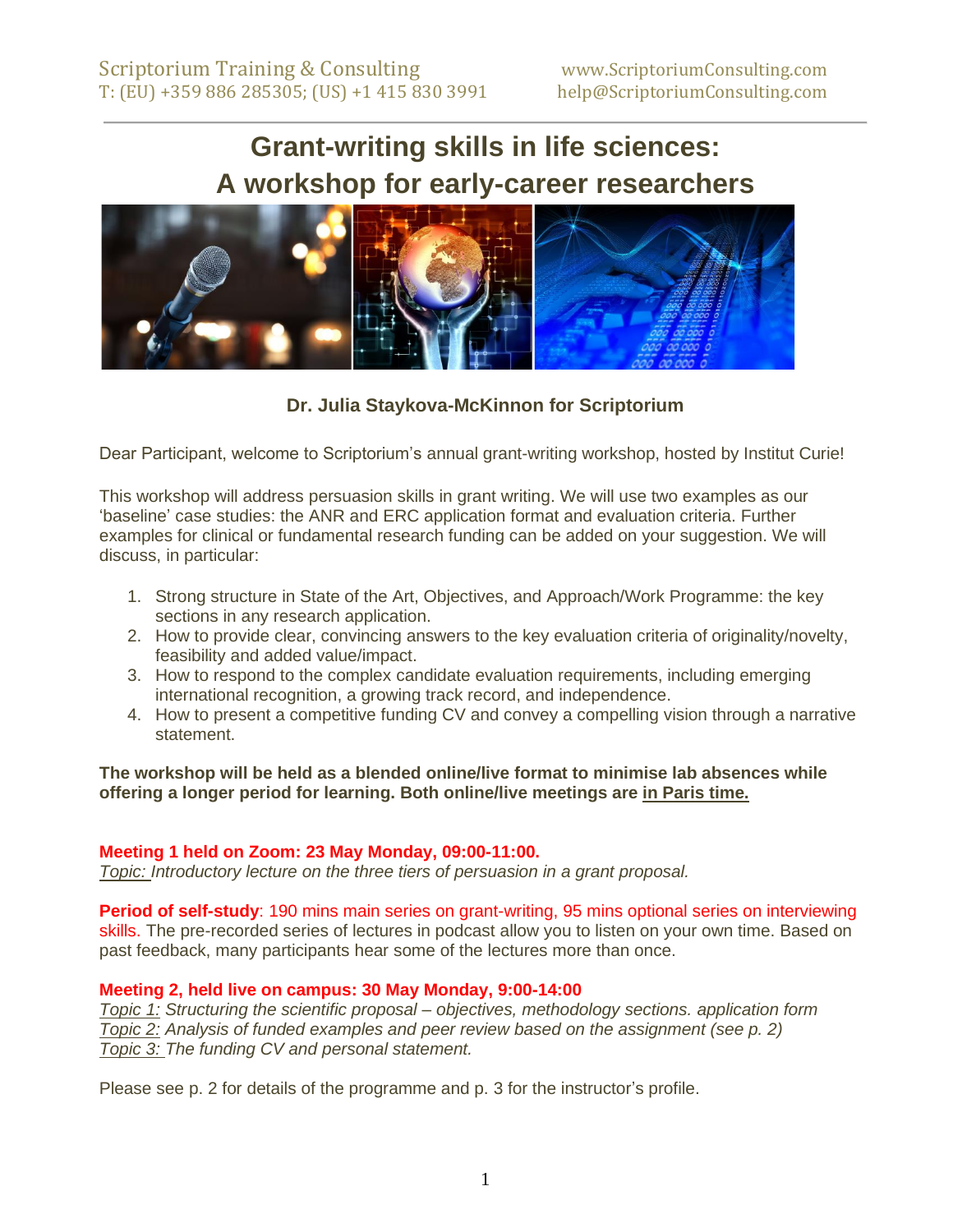## **Podcast lecture series for remote self-study**

Access to the podcast series is retained until one full month after the workshop is completed.

#### **Series 1: General grant-writing skill: ~190 mins**

**Podcast 1.** Persuasion in grant writing: 17.30 mins **Podcast 2.** The State of the Art proposal section: 16 mins **Podcast 3.** The Objectives section: 20 mins **Podcast 4.** The Methodological Programme section: 26 mins **Podcast 5.** Evaluation criteria - Novelty versus Feasibility: 26 mins **Podcast 6.** Evaluation criteria – Impact: 13 mins **Podcast 7.** The Abstract – 11 mins **Podcast 8:** The CV and Personal Statement – 27 mins **Podcast 9: Writing skills: 36 mins** 

#### **Series 2: Interviewing skills in research, with focus on funding and hiring interviews: ~95 mins**

**Podcast 1.** Time Management during the interview: 13 mins

- **Podcast 2.** Strategy for the talk and the Q&A session: 24 mins
- **Podcast 3.** Common questions to expect in the Q&A: 37 mins

**Podcast 4.** How to engage with panel members: 23 mins.

## **Assignment for peer discussion (held during the live session)**

#### **Please prepare a written response of ~0.5-2/3 of a page in length.**

**Topic: Research contributions up to date and future directions.** In a narrative statement interpreting your CV and future career vision, sum up your research track record and your motivation for applying. Think of this statement as providing both a past and a future perspective. **(1)** Present research achievements up to date. You can show quantitative indicators, including total publications, citations and talks given (esp. invited talks), as well as fellowships or awards obtained. **(2)** To substantiate how your research programme will evolve based on the funding requested, provide a perspective on:

- new technical skills or theoretical expertise you plan to acquire
- new collaborations or expanded existing collaborations
- **E** targets for mobility (intersectoral and international);
- **•** broader skills including mentoring or public outreach;
- **EXED** dissemination plans and concrete deliverables: how many papers you plan to produce during this period, and what type of journals and conference venues you will target;
- the next research question you will explore following the requested funding period
- **•** the next funding source you will target based on your longer-term research ambition.